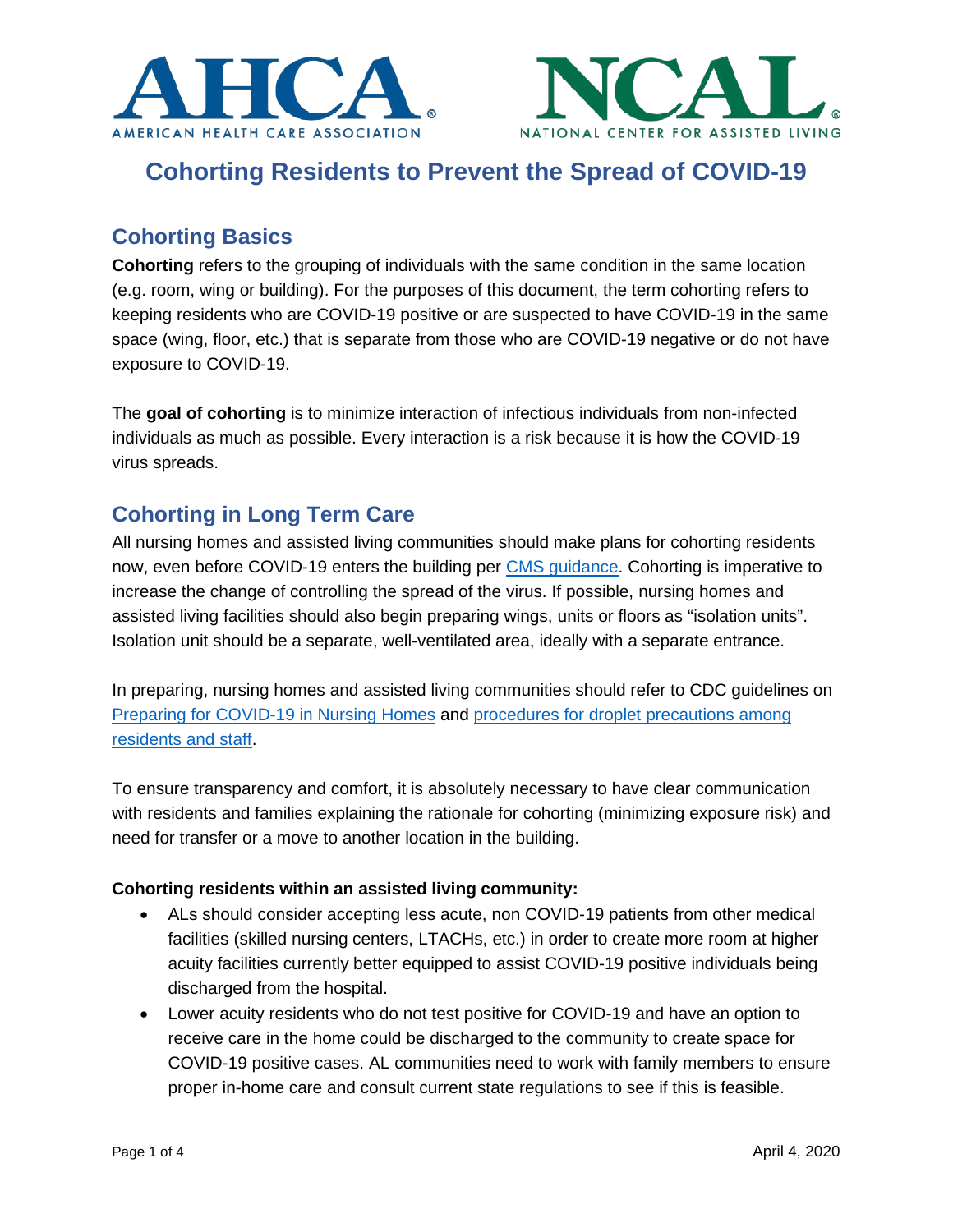



- Single occupancy rooms could become double occupancy rooms for cohorting purposes, depending on the layout and size of the room (this also may require emergency requests to your state licensing agency to increase bed capacity).
- Acuity levels may be considered if moving residents to different wings or hallways. AL residents without multiple, underlying health conditions will likely be safer to move first.

#### **Cohorting residents within a nursing home:**

- Options for cohorting in nursing homes include:
	- $\circ$  Creating separate wings, units or floors that can serve as isolation units. This will likely require moving residents throughout the building which CMS allows per its recent national blanket 1135 waiver.
	- o Consolidating and cohorting residents into separate dedicated COVID-19 and non-COVID-19 buildings, if the opportunity exists among licensed nursing homes.
	- o Opening up non-licensed buildings or spaces, which will require state approval and rapid certification allowed under CMS national blanket 1135 waiver.
	- o Creating alternate care sites that are not licenses but done through collaboration with FEMA and the state.
- Providers seeking to create separate buildings for COVID-19 residents should consider the following:
	- o Facilities with low occupancy and/or no known cases of COVID-19 among residents or staff may be good opportunities for COVID-19 dedicated buildings.
	- $\circ$  This will require the transfer of residents between buildings with no known COVID-19 cases among residents or staff in order to empty existing buildings to dedicate to the care of COVID-19 positive residents.
	- o This will require close collaboration among existing nursing home providers, the state, and hospital partners to facilitate the transfer of residents into the appropriate buildings and to ensure needed staff and resources are allocated to these facilities to meet the intensive care needs of COVID-19 positive residents.
- Any cohorting plans must follow both state and federal regulations.
	- $\circ$  Options for cohorting must be coordinated with states to potentially waive any conflicting state regulations.
	- o CMS issued several blanket emergency 1135 waivers effective March 1 to provide regulatory flexibilities and help skilled nursing homes contain the spread of COVID-19. This includes regulations related to resident activities, physical environment and resident transfer and discharges. For more information, please review the **AHCA/NCAL** summary and the CMS announcement.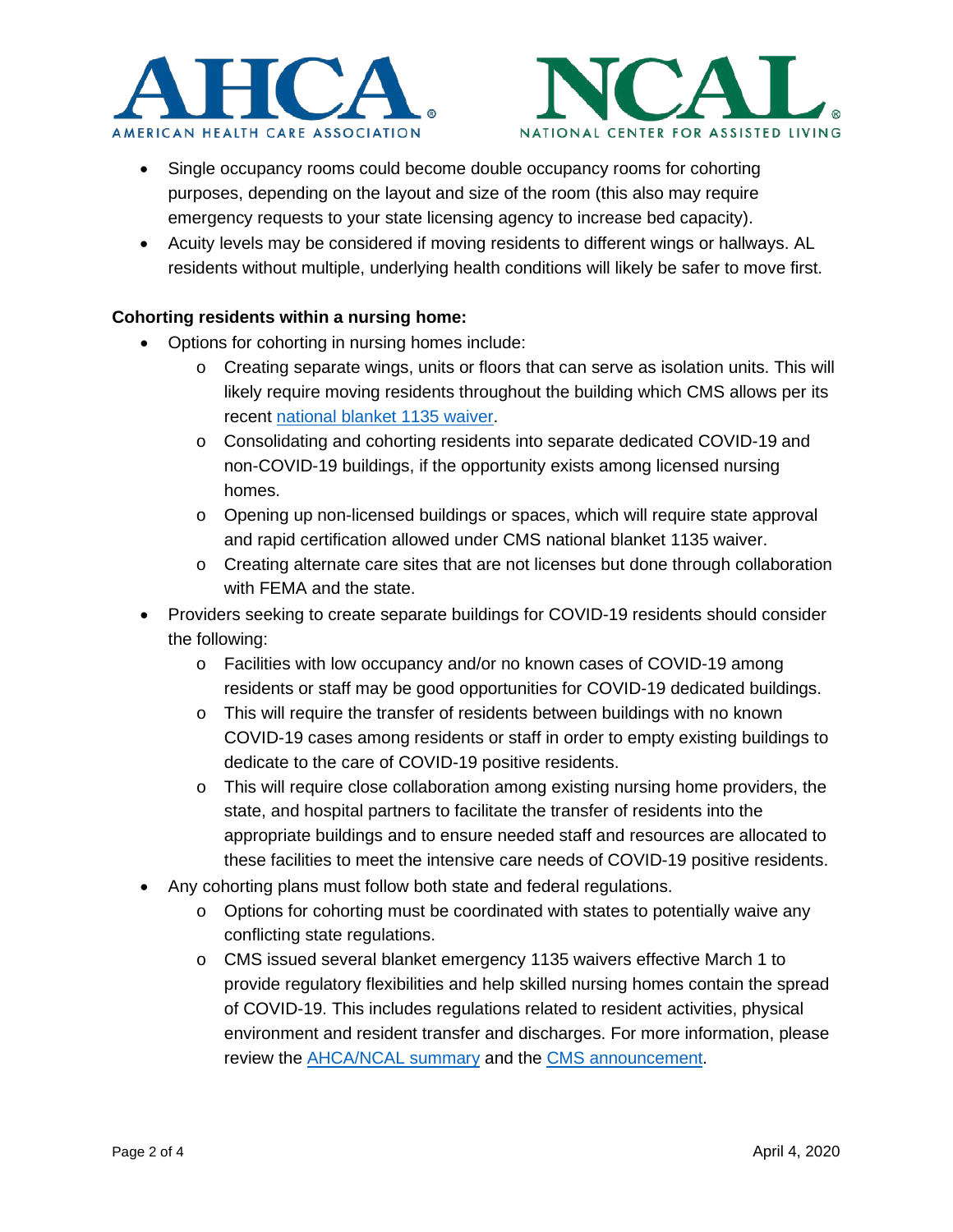



### **Considerations for Cohorting**

#### **Staff and Competencies**

- Adequate staff (clinical and non-clinical) with training, skills, and competencies for COVID-19 care, including an onsite (as well as remote support) physician and nurse practitioner for COVID treatment management.
- Where staffing is an issue:
	- o Make a public call for people who are unemployed to pursue Temporary Nurse Aide trainings (if allowed in your state) that make them eligible for hire in nursing homes under the recent federal blanket waiver.
	- o Make a public call for health care professionals and clinicians including nurses, nursing assistants, social workers and other professionals to seek employment at their local nursing homes who are in dire need of help.
	- o Some states have waived various licensing requirements to allow students, health professionals with expired licenses, etc. to help.
- Critical pay rates due to the staffing needs and skills required for this care and/or hazard pay for staff caring for COVID-19 residents.
- Assign specific staff to serve the COVID-19 unit. This includes nursing, dietary, housekeeping, maintenance and other support staff. These staff should NOT work in any other facilities. To the best of your ability, adopt consistent assignment for staff caring for these residents.

#### **Supplies and Equipment**

- Adequate PPE for COVID-19 precautions.
	- o Consider CDC Strategies for Optimizing PPE as well as a PPE burn rate calculator.
	- o Work with your local hospital and state to help secure any additional PPE that is needed.
- Adequate supplies and equipment solely dedicated to COVID-19 unit including lifts, oxygen, thermometers, blood pressure cuffs, oxygen saturation machines, IVs, etc.

#### **Space**

- As many meal service operations performed on dedicated unit as possible, including food prep, cooking, dining, cleanup, to minimize interaction between dedicated unit and rest of facility.
- Dedicated rooms on the COVID-19 unit for staff breaks, supplies, medications including emergency kits.
- If possible, dedicated entry/exit point to minimize exposure to other parts of the nursing home.
- Minimize traffic in and out of the COVID-19 unit.